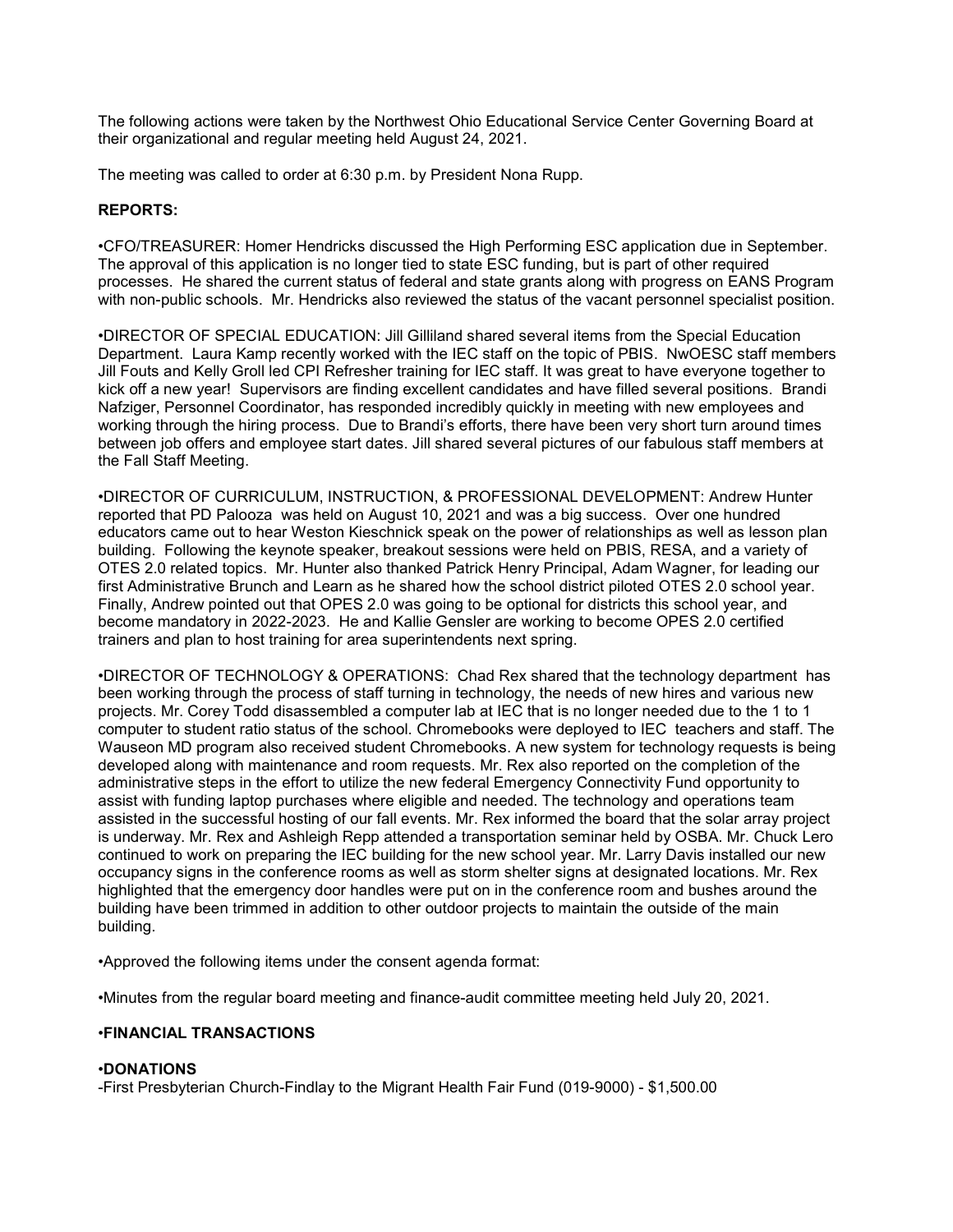-Spectrum Eye Care-Findlay to the Migrant Health Fair Fund (019-9000) - \$4,000.00

### •AGREEMENTS

-Defiance County Juvenile Probation to provide to NwOESC, Attendance Officer Services, for the period of 8/15/21-6/15/22.

-Henry County Common Pleas Court-Juvenile Division to provide to NwOESC, Attendance Officer Services, for the period of 8/15/21-6/15/22.

-Interim HealthCare to provide to NwOESC, Home Care and Health Care Staffing Services, for the period of 8/17/21-6/15/22.

-Sunbelt Staffing, LLC to provide to NwOESC, Client Staffing Services (Speech Language Teletherapy), for the period of 8/16/21-6/1/22.

-NwOESC to provide to Ayersville Local Schools, School Psychologist Services, for the period of 8/15/21- 6/15/22.

-NwOESC to provide to Central Local Schools, Extended School Year Paraprofessional Services, for the period of 6/1/21-8/13/21.

-NwOESC to provide to Holy Cross Catholic School of Defiance, Emergency Assistance to Non-Public Schools (EANS) Services for the period of 7/1/21-9/30/23.

-NwOESC to provide to Holy Trinity Catholic School, Emergency Assistance to Non-Public Schools (EANS) Services for the period of 7/1/21-9/30/23.

-NwOESC to provide to New Horizons Academy, Emergency Assistance to Non-Public Schools (EANS) Services for the period of 7/1/21-9/30/23.

-NwOESC to provide to St. Augustine Catholic School, Emergency Assistance to Non-Public Schools (EANS) Services for the period of 7/1/21-9/30/23.

-NwOESC to provide to St. John (Defiance) Lutheran School, Emergency Assistance to Non-Public Schools (EANS) Services for the period of 7/1/21-9/30/23.

-NwOESC to provide to St. John (Napoleon) Lutheran School, Emergency Assistance to Non-Public Schools (EANS) Services for the period of 7/1/21-9/30/23.

-NwOESC to provide to St. Mary Catholic School (Williams), Emergency Assistance to Non-Public Schools (EANS) Services for the period of 7/1/21-9/30/23.

-NwOESC to provide to St. Mary's Catholic School (Putnam), Emergency Assistance to Non-Public Schools (EANS) Services for the period of 7/1/21-9/30/23.

-NwOESC to provide to St. Paul Lutheran School, Emergency Assistance to Non-Public Schools (EANS) Services for the period of 7/1/21-9/30/23.

-NwOESC to provide to Sts. Peter and Paul Mercy Catholic School, Emergency Assistance to Non-Public Schools (EANS) Services for the period of 7/1/21-9/30/23.

-NwOESC to provide to St. Richard Catholic School, Emergency Assistance to Non-Public Schools (EANS) Services for the period of 7/1/21-9/30/23.

# •RESIGNATIONS

Deitrick, Meghan, Paraprofessional, effective 7/27/2021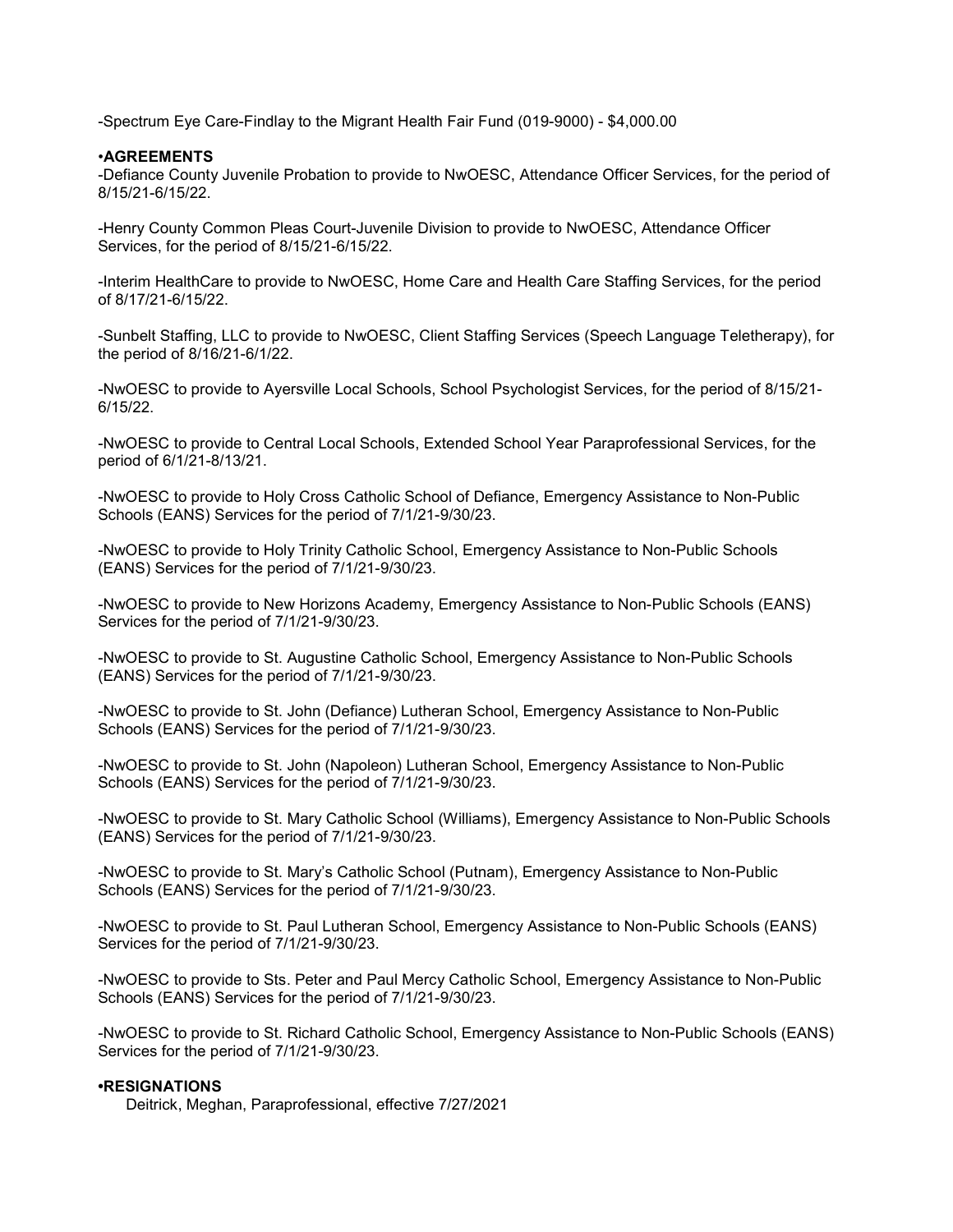Fox, Lisa, Paraprofessional, effective 8/2/2021 Franks, Jodi, Paraprofessional, effective 7/19/2021 Hicks, Tina, Paraprofessional, effective 8/11/2021 Helwig, Debra, Paraprofessional, effective 8/8/2021 Komisarek, Rebecca, Paraprofessional, effective 9/2/2021 Riehle, Emillee, Paraprofessional, effective 8/6/2021 Rode, Myriah, Speech Language Pathologist, effective 8/22/21 Roth, Dustin, Paraprofessional, effective 7/31/2021 Woloszyn, Laura, PE Teacher, effective 9/14/2021

# •EMPLOYMENT RECOMMENDATIONS

## Certified Limited

| Name                 | <b>Contract</b> | Length              |
|----------------------|-----------------|---------------------|
| Jettinghoff, Madison | CERT-1 Yr       | 8/10/2021-7/31/2022 |
| Schwab, Haley        | CERT-1 Yr       | 8/10/2021-7/31/2022 |

# Classified Limited

| <b>Name</b>         | Contract   | Length              |
|---------------------|------------|---------------------|
| Ballmer, Brynn      | CLASS-1 Yr | 8/23/2021-7/31/2022 |
| Beres, Kelsie       | CLASS-1 Yr | 8/10/2021-7/31/2022 |
| Carpenter, Megan    | CLASS-1 Yr | 8/16/2021-7/31/2022 |
| Cooper, Kathleen    | CLASS-1 Yr | 8/10/2021-7/31/2022 |
| Davis, Rachel       | CLASS-1 Yr | 8/10/2021-7/31/2022 |
| DeLong, Ashley      | CLASS-1 Yr | 8/10/2021-7/31/2022 |
| Flory, Renee        | CLASS-1 Yr | 8/10/2021-7/31/2022 |
| Foster, Bridget     | CLASS-1 Yr | 8/23/2021-7/31/2022 |
| Franklin, Linda     | CLASS-1 Yr | 8/17/2021-7/31/2022 |
| Hines, Brooke       | CLASS-1 Yr | 8/10/2021-7/31/2022 |
| Kania, Kennedy      | CLASS-1 Yr | 8/10/2021-7/31/2022 |
| Mauro, Mary         | CLASS-1 Yr | 8/10/2021-7/31/2022 |
| McKimmy, Christy    | CLASS-1 Yr | 8/23/2021-7/31/2022 |
| Mitchell, Krystal   | CLASS-1 Yr | 8/18/2021-7/31/2022 |
| Moreno, Katelyn     | CLASS-1 Yr | 8/23/2021-7/31/2022 |
| Shanks, Ashley      | CLASS-1 Yr | 8/10/2021-7/31/2022 |
| Sutter, Patricia    | CLASS-1 Yr | 8/16/2021-7/31/2022 |
| Worthington, Brandy | CLASS-1 Yr | 8/16/2021-7/31/2022 |
| Volz, Jennifer      | CLASS-1 Yr | 8/23/2021-7/31/2022 |

# 21st Century Site Coordinators

Pike-Delta-York Elementary – Jessica York

# 21st Century Teachers

Patrick Henry Elementary – Marie Myers

Pike-Delta-York Elementary – Michelle Shelt, Mary Tresnan-Reighard

Swanton Middle School – Kevin Heintschel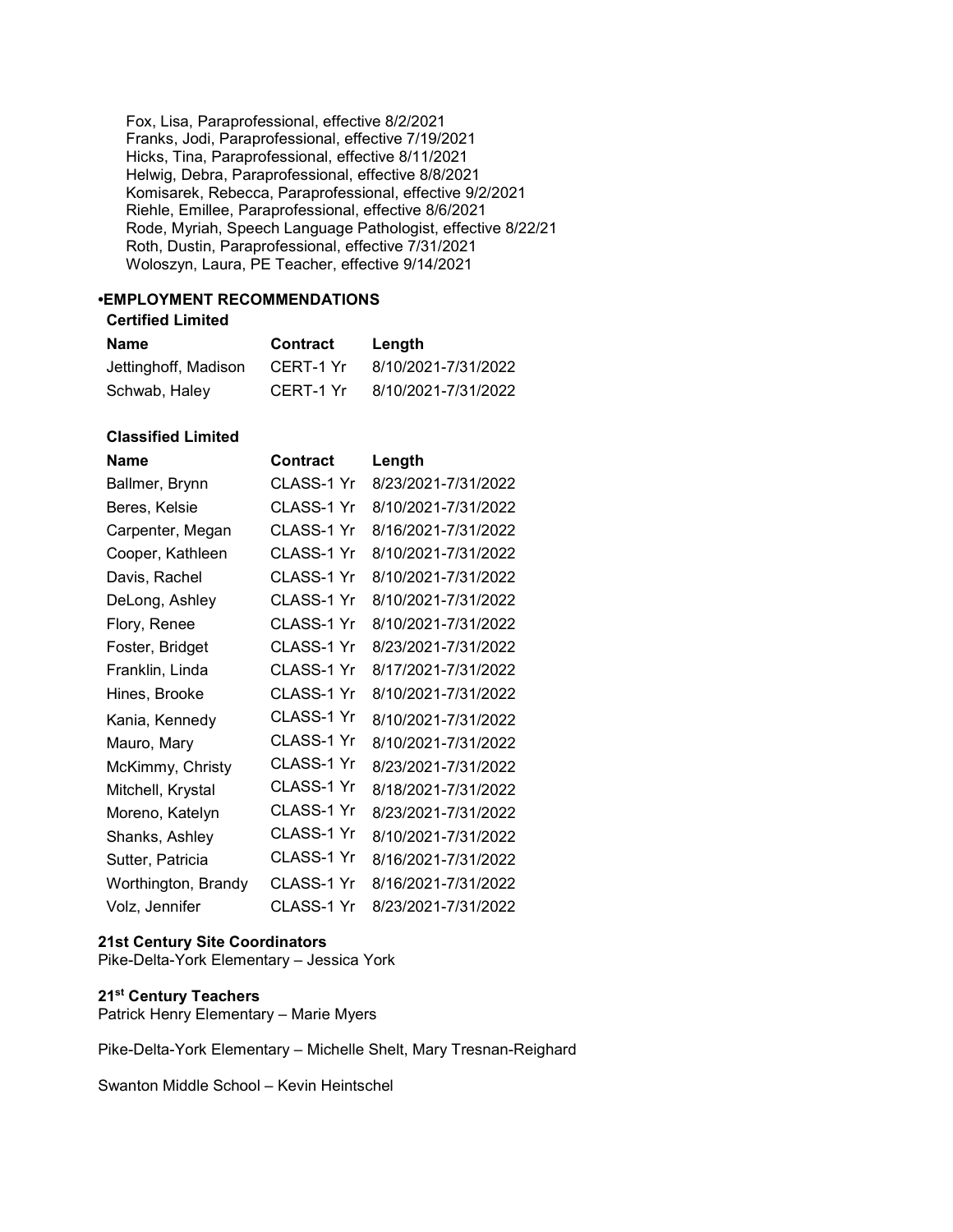### 21<sup>st</sup> Century Program Assistant

Defiance Middle School – Devon Johnson, Michelle Scott

#### Substitute Paraprofessionals

Allison Alexandra, Jennifer Barnhart, Melinda Bell, Margaret Bornholdt, MaryAnn Bunke, Adam Cook, Kathleen Cooper, Amanda Dilbone, Jessica Fleetwood, Kay Ford, Patricia Graffice, Angela Harrison, Gina Hill, Carrilyn Johnson, Kaitlynn Johnson, Kathleen March, Hillary Moore, Lori Moore, Abbey Nafziger, Alicia Rutledge, Betsy Salmi, Heidi Schroeder, Samantha Trausch, Alexander Van De Bussche, Shannon **Wurster** 

#### Substitute Teachers

Allison Alexandra, Lowynn Atkinson, Sara Bateman, Kendra Beck, Norman Beck, Melinda Bell, Gary Bidlack, Joseph Blake, Erica Blanton, Clinton Bostelman, Matthew Buendia, Austin Conlon, Adam Cook, Peggy Delp, Adam Fox, Carol Goldsmith, Jeffery Gonzales, Eleazar Gracia, Kevin Hayes, Anthony Hench, Patricia Hill, Jami Jesse, Donald Johnson, Charles Klamer, Rodney Koch, Amber Kreischer, Sarah Macsay, Kathleen March, Teresa Miller, Lennox Mitchell, Abbey Nafziger, Eric Nicely, Dale Niederhauser, Rachel Orr, Roger Pence, Kelley Phillips, Ashley Rickner, Carol Rittenbery, William Rittenbery, David Rohrs, Jill Sautter, Thomas Schutte, Cory Sidle, Terrilyn Singer, Kelly Smith, Janet Smith, Catherine Stockburger, Alyssa Stoy, Susan Strubing, Sarah Stuckey-Diaw, Jessica Stykemain, LuAnn Swary, Samantha Trausch, Alexander Van De Bussche, Kimberly Warner, Blake Watkiss, Kimberly Wyse, Maurice Zuver

## Substitute Office Coordinator

Patricia Shotwell

#### Substitute Job Trainer

Julie Zenz

## Substitute COTA

Leticia Hatt

#### Student Teachers/Interns/Volunteers

Berner, Kylie, Methods Placement as a BGSU Student, Fall Semester, 2021 Placed with Alissa Brown Berner, Kylie, Student Teaching as a BGSU Student, Spring Semester, 2022 Placed with Alissa Brown Jones, Debra, Internship as a BGSU Student, Summer Semester, 2021 Placed with Laura Kamp Miller, Leah, Methods Placement as a BGSU Student, Fall Semester, 2021 Placed with Jody Mohring Miller, Leah, Student Teaching as a BGSU Student, Spring Semester, 2022 Placed with Jody Mohring Shull, Carson, Methods Placement as a BGSU Student, Fall Semester, 2021 Placed with Cheryl Shively Shull, Carson, Student Teaching as a BGSU Student, Spring Semester, 2022 Placed with Cheryl Shively Snow, Ashton, Student Teaching as a BGSU Student, Fall Semester, 2022 Placed with Christi Ranzau Trent, Amy, Methods Placement as a BGSU Student, Fall Semester, 2021 Placed with Christi Ranzau Trent, Amy, Student Teaching as a BGSU Student, Spring 2022, 2022 Placed with Christi Ranzau

#### Bus Drivers

Evergreen - Jeffrey Abrams, Gloria Baker, Clint Barnes, Anna Boger, Tamara Bonaminio, Rita Brand, Carrie Brown, Theresa Burgess, Lucas Burkholder, Paula Christilieb, Brittaney Cymbolin, Darcy Feeback, Terrie Ferguson, Nancy Fortner, Kathi Fruchey, Susan Hanifan, Sally Hintz, Nicholas Kerekes, Rosalie Koch, John McWatters, Melissa Miller, Michele Morrin, Donna Neifer, Cynthia Pinkelman, Lindsey Piskac, Ashlee Ricker, Henry Roberts, Jeffrey Simon, Debra Slee, Michael Smith, Dawn Spradlin, Lori VandeSande, Anthony Williams

NwOESC – Jake Bostelman, Larry Davis, Sherryann Franks

#### Van Drivers

Northeastern - Renaud Hernandez, Robert Kroeger, Cynthia Leenan

NwOESC – Sara Buchenberg, Catlyn Pavel, Mike Volkert, Adrian Whitney